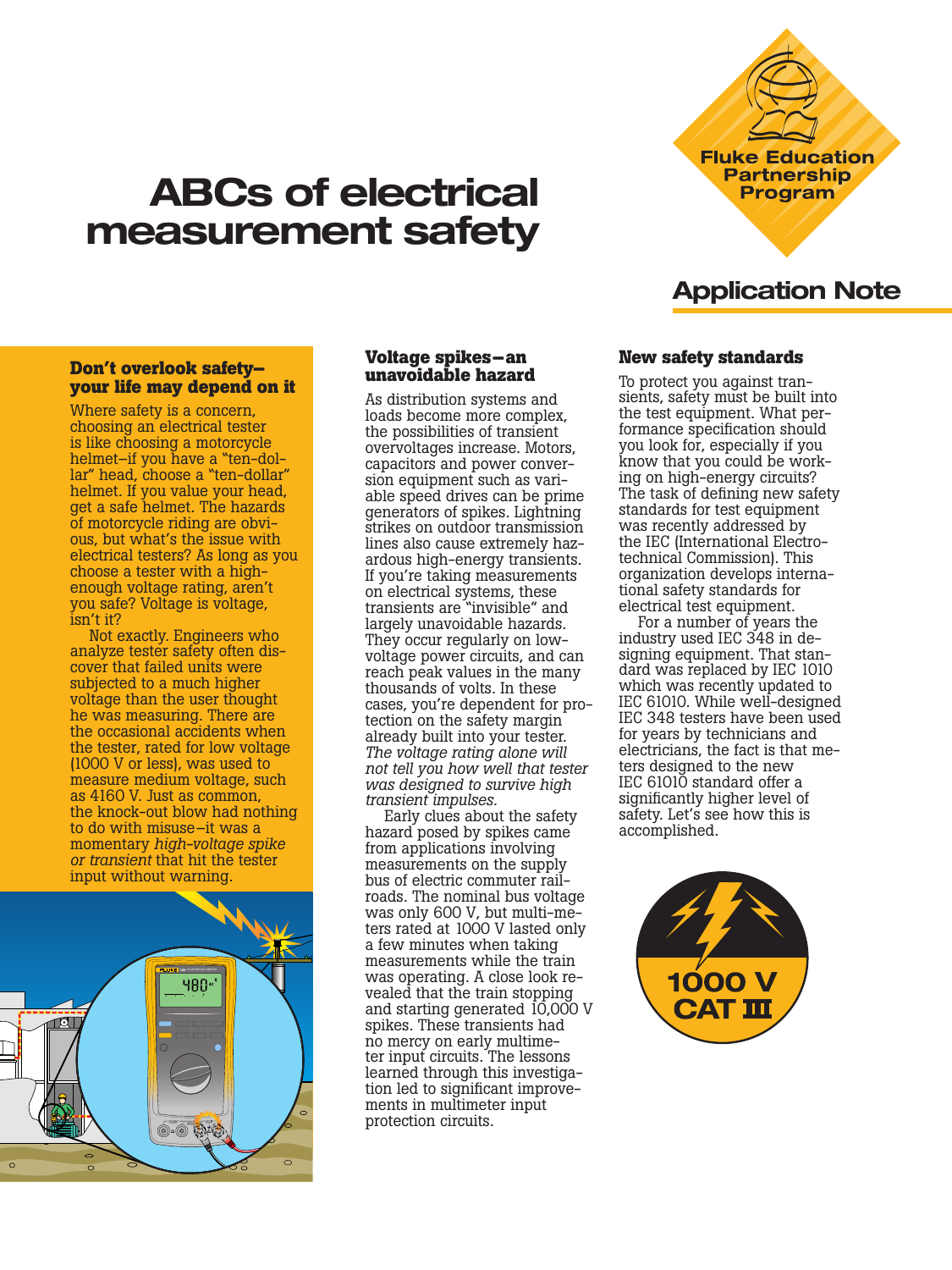# **Understanding categories: Location, location,**

# **Transient protection**

The real issue for meter circuit protection is not just the maximum steady state voltage range, but a combination of *both steady state and transient bility*. Transient protection is vital. When transients ride on high-energy circuits, they tend to be more dangerous because these circuits can deliver large currents. If a transient causes an arc-over, the high current can sustain the arc, producing a plasma breakdown or explo- sion, which occurs when the surrounding air becomes ionized and conductive. The result is an arc blast, a disastrous event which causes more electrical in- juries every year than the better known hazard of electric shock. (See *"Transients–the hidden danger"* on page 4.)

### **Measurement categories**

The most important single concept to understand about<br>the new standards is the meathe new standards is the mea- surement category. The new standard defines Categories I through IV, often abbreviated as CAT I, CAT II, etc. (See Figure 1.) The division of a power distribu- tion system into categories is based on the fact that a dangerous high-energy transient such as a lightning strike will be attenuated or dampened as it travels through the impedance (ac resistance) of the system. A higher CAT number refers to an electrical environment with higher power available and higher-energy transients. Thus a multimeter designed to a CAT III standard is resistant to much higher-energy transients than one designed to CAT II standards.

*Within* a category, a higher voltage rating denotes a higher transient withstand rating; e.g., a CAT III-1000 V meter has superior protection compared to a CAT III-600 V rated meter. The real misunderstanding occurs if someone selects a CAT II-*1000 V* rated meter thinking that it is superior to a CAT III-*600 V* meter. (See *"When is 600 V more than 1000 V?"* on page 7.)



Figure 1. Location, location, location.

| <b>Measurement</b><br>category | In brief                                                                            | <b>Examples</b>                                                                                                                                                                                                                                                                                                                                                |  |
|--------------------------------|-------------------------------------------------------------------------------------|----------------------------------------------------------------------------------------------------------------------------------------------------------------------------------------------------------------------------------------------------------------------------------------------------------------------------------------------------------------|--|
| <b>CAT IV</b>                  | Three-phase<br>at utility<br>connection.<br>any outdoor<br>conductors               | • Refers to the "origin of installation"; i.e., where low-voltage<br>connection is made to utility power.<br>• Electricity meters, primary overcurrent protection equipment.<br>• Outside and service entrance, service drop from pole<br>to building, run between meter and panel.<br>• Overhead line to detached building, underground line<br>to well pump. |  |
| <b>CAT III</b><br>Three-phase  | distribution.<br>including<br>single-phase<br>commercial<br>lighting<br>• Equipment | in fixed installations, such as switchgear and polyphase<br>motors.<br>• Bus and feeder in industrial plants.<br>• Feeders and short branch circuits, distribution panel devices.<br>• Lighting systems in larger buildings.<br>• Appliance outlets with short connections to service<br>entrance.                                                             |  |
| <b>CAT II</b>                  | Single-phase<br>receptacle<br>connected<br>loads                                    | • Appliance, portable tools, and other household and similar<br>loads<br>• Outlet and long branch circuits.<br>• Outlets at more than 10 meters (30 feet) from CAT III source.<br>• Outlets at more that 20 meters (60 feet) from CAT IV source.                                                                                                               |  |
| <b>CAT I</b>                   | Electronic                                                                          | • Protected electronic equipment.<br>• Equipment connected to (source) circuits in which measures<br>are taken to limit transient overvoltages to an appropriately<br>low level.<br>• Any high-voltage, low-energy source derived from a high-<br>winding resistance transformer, such as the high-voltage<br>section of a copier.                             |  |

Table 1. Measurement categories. IEC 61010 applies to *low-voltage* (< 1000 V) test equipment.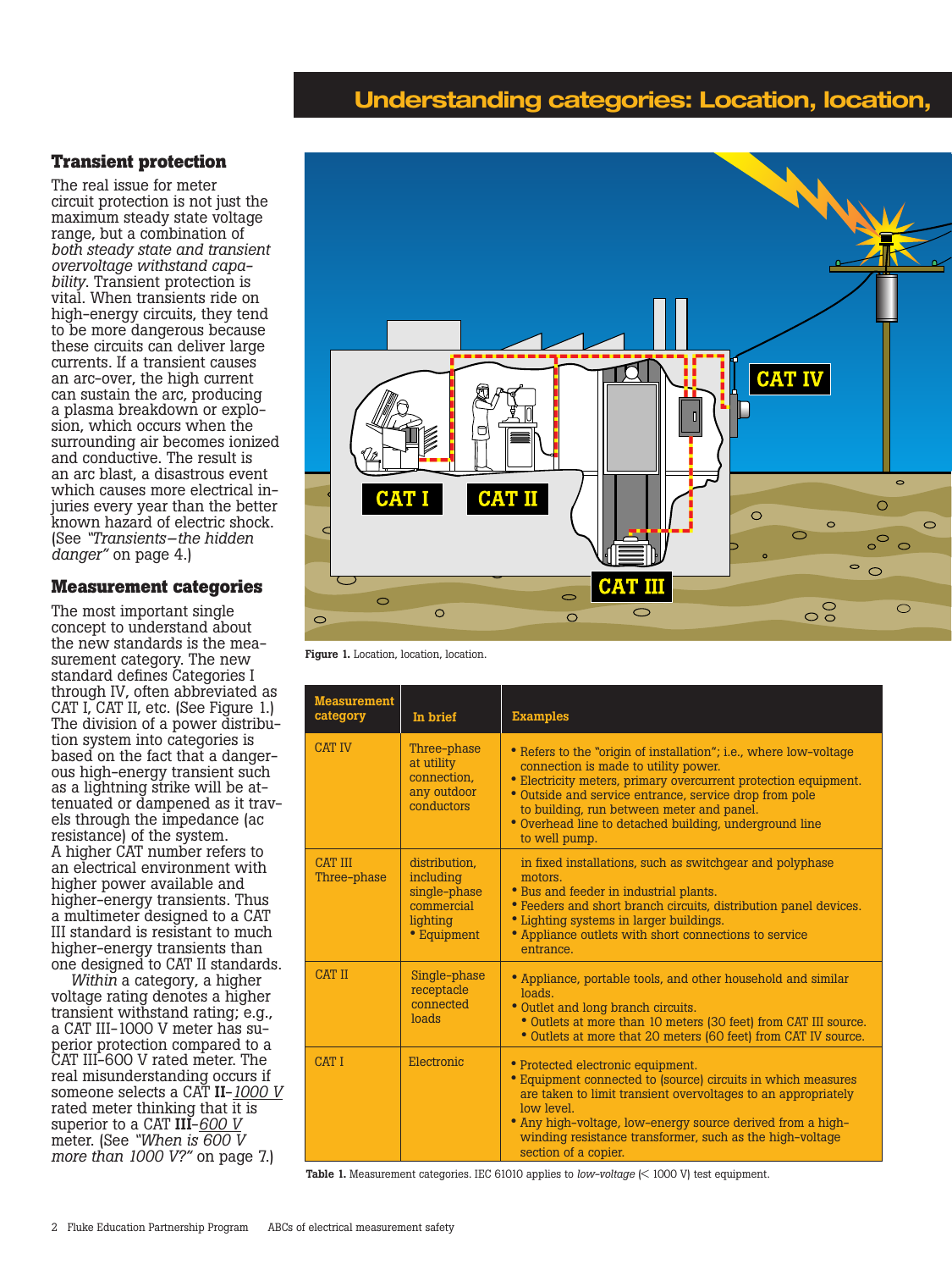#### **It's not just the voltage level**

In Figure 1, a technician working on office equipment in a CAT I location could actually encounter dc voltages much *higher* than the power line ac voltages measured by the motor electrician in the CAT III location. Yet transients in CAT I electronic circuitry, whatever the voltage, are clearly a lesser threat, because the energy available to an arc is quite limited. This does *not* mean that there is no electrical hazard present in CAT I or CAT II equipment. The primary hazard is electric shock, not transients and arc blast. Shocks, which will be discussed later, can be every bit as lethal as arc blast.

To cite another example, an overhead line run from a house to a detached workshed might be only 120 V or 240 V, but it's still technically CAT IV. Why? Any outdoor conductor is subject to very high-energy lightning-related transients. Even conductors buried underground are CAT IV, because although they will not be directly struck by lightning, a lightning strike nearby can *induce* a transient because of the presence of high electro-magnetic fields.

When it comes to measurement categories, the rules of real estate apply: it's location, location, location... *(For more discussion of Installation Categories, see page 6, "Applying categories to your work.")*

# **Independent testing**

### **Independent testing is the key to safety compliance**

*Look for a symbol and listing number of an independent testing lab such as UL, CSA, TÜV or other recognized testing organization. Beware of wording such as "Designed to meet specification ..." Designer's plans are never a substitute for an actual independent test.*

How can you tell if you're getting a genuine CAT III or CAT II tester? Unfortunately it's not always that easy. It is possible for a manufacturer to self-certify that its tester is CAT II or CAT III *without any independent verification*. The IEC (International Electrotechnical Commission) develops and proposes standards, but it is not responsible for *enforcing* the standards.

Look for the symbol and listing number of an independent testing lab such as UL, CSA, TÜV or other recognized approval agency. That symbol can only be used if the product successfully completed testing to the agency's standard, which is based on national/international standards. UL 3111, for example, is based on IEC 1010. In an imperfect world, that is the closest you can come to ensuring that the multimeter you choose was actually *tested* for safety.



# **What does the CE symbol indicate?**

A product is marked CE (Conformité Européenne) to indicate its conformance to certain essential requirements concerning health, safety, environment and consumer protection established by the European Commission and mandated through the use of "directives." There are directives affecting many product types, and products from outside the European Union can not be imported and sold there if they do not comply with applicable directives. Compliance with the directive can be achieved by proving conformance to a relevant technical standard, such as IEC 61010 for lowvoltage products. Manufacturers are permitted to *self-certify* that they have met the standards, issue their own Declaration of Conformity, and mark the product "CE." *The CE mark is not, therefore, a guarantee of independent testing.*

# **Tool Tip**

Non-contact voltage detectors are a quick, inexpensive way to check for  $\Box$ the presence of live voltage on ac circuits, switches and outlets before working on them.



- 1. Verify the voltage detector function is working properly.
- 2. Make sure the detector is rated for the level of voltage being measured and is sensitive enough for your application.
- 3. Make sure you're grounded (through your hand, to the floor), to complete the capacitive voltage connection.

Use either a voltage detector "wand" or a DMM with non-contact measurement built in.



This meter has a built-in non-contact voltage tester.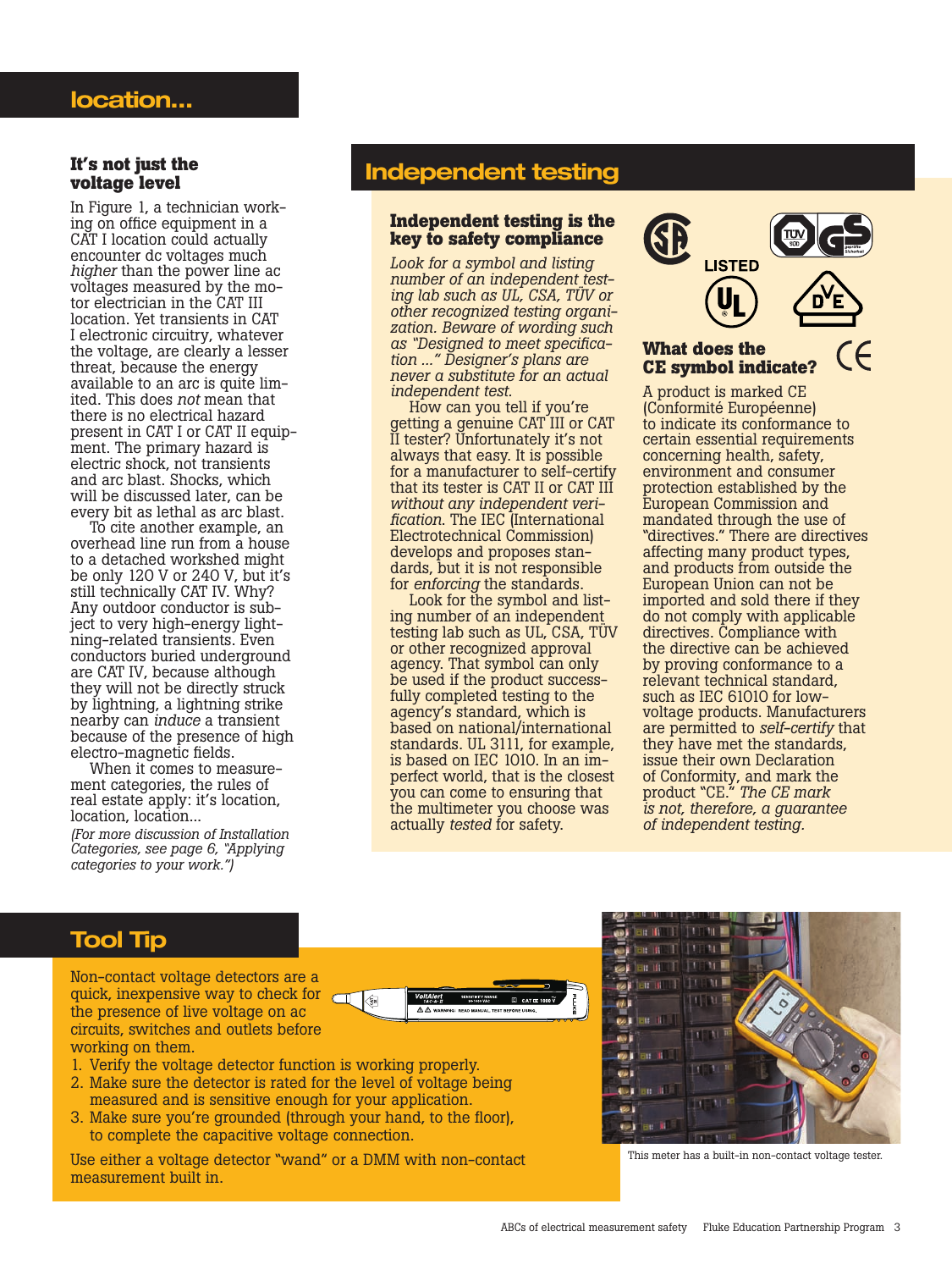# **Transients–the hidden danger**

Let's take a look at a worst-case scenario in which a technician is performing measurements on a live three-phase motor control circuit, using a meter without the necessary safety precautions.

- Here's what could happen: 1. A lightning strike causes a transient on the power line, which in turn strikes an arc between the input terminals *inside the meter.* The circuits and components to prevent this event have just failed or were missing. Perhaps it was not a CAT III rated meter. The<br>result is a *direct short* between the two measurement terminals through the meter and the test leads.
- 2. A high-fault current–possibly several thousands of amps– flows in the short circuit just created. This happens in thousandths of a second. When the arc forms inside the meter, a very high-pressure shock wave can cause

a loud *bang!*–very much like a gunshot or the backfire from a car. At the same instant, the tech sees bright blue arc flashes at the test lead tips–the fault currents superheat the probe tips, which start to burn away, drawing an arc from the contact point to the probe.

- 3. The natural reaction is to pull back, in order to break contact with the hot circuit. But as the tech's hands are pulled back, an arc is drawn from the motor terminal to each probe. If these two arcs join to form a single arc, there is now *another direct phase-to-phase short, this time directly between the motor terminals.*
- 4. This arc can have a temperature approaching 6,000 °C  $(10,000$ <sup> $\circ$ </sup>F), which is higher than the temperature of an oxy-acetylene cutting torch! As the arc grows, fed by available short circuit current, it superheats the surrounding air. Both a shock blast and a plasma fireball are created. If the technician is lucky, the shock blast blows him away and removes him from the proximity of the arc; though injured, his life is saved. In the worst case, the victim is subjected to fatal burn injuries from the fierce heat of the arc or plasma blast.

In addition to using a multimeter rated for the appropriate measurement category, anyone working on live power circuits should be protected with flame resistant clothing, should wear safety glasses or, better yet, a safety face shield, and should use insulated gloves.



Figure 2. A worst-case scenario-potential arc blast sequence.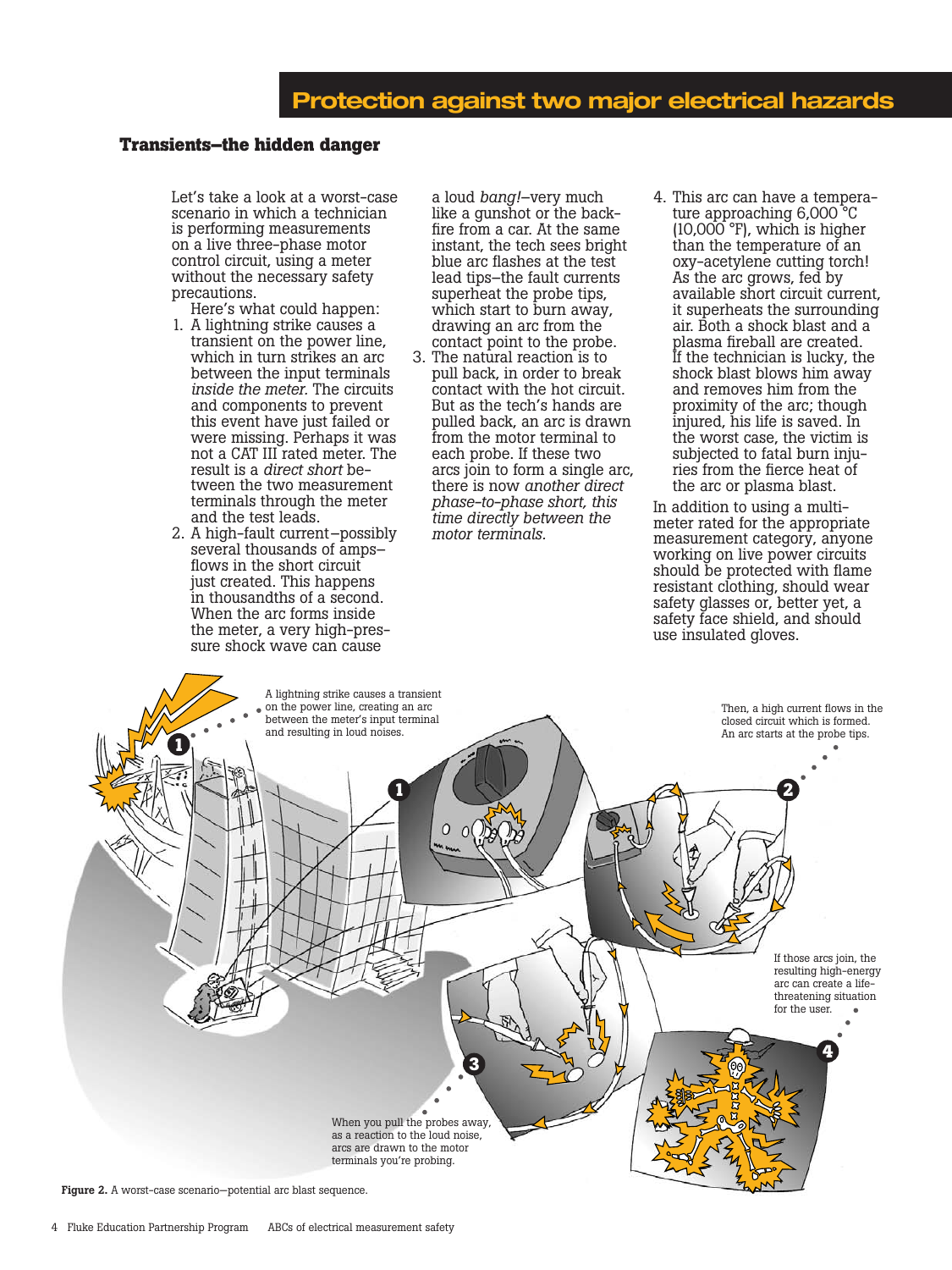# **Arc blast and electric shock**

# **Use the right** *high-energy* **fuses Electric shock**



Figure 3. Misuse of DMM in Ammeter Mode.

Transients aren't the only source of possible short circuits and arc blast hazard. One of the most common *misuses* of handheld multimeters can cause a similar chain of events.

Let's say a user is making current measurements on signal circuits. The procedure is to select the amps function, insert the leads in the mA or amps input terminals, open the circuit and take a series measurement. In a series circuit, current is always the same. The input impedance of the amps circuit must be low enough so that it doesn't affect the series circuit's current. The input impedance on the 10 A terminal of a Fluke meter is .01 Ω. Compare this with the input impedance on the voltage termi- nals of 10 MΩ (10,000,000 Ω).

If the test leads are *left in the amps terminals and then ac- cidentally connected across a voltage source*, the low input im- pedance becomes a *short circuit*! It doesn't matter if the selector dial is turned to volts; the leads are still physically connected to a low-impedance circuit.\* That's why the amps terminals *must be protected by fuses*. Those fuses are the only thing standing between an inconvenience–blown fuses–and a potential disaster.

Use only a multimeter with amps inputs protected by highenergy fuses. Never replace a blown fuse with the wrong fuse. *Use only the high-energy fuses specified by the manufacturer.* These fuses are rated at a voltage and with a short circuit interrupting capacity designed for your safety.

#### **Overload protection**

Fuses protect against over*current*. The high input impedance of the volts/ohms terminals ensures that an overcurrent condition is unlikely, so fuses aren't necessary. Over*voltage* protection, on the other hand, *is* required. It is provided by a protection circuit that clamps high voltages to an acceptable level. In addition, a thermal protection circuit detects an overvoltage condition, protects the meter until the condition is removed, and then auto- matically returns to normal operation. The most common meter from overloads when it is in ohms mode. In this way, over- load protection with automatic recovery is provided for all measurement functions as long as the leads are in the voltage input terminals.

While most people are aware of the danger from electric shock, few realize how little current and how low a voltage are required for a fatal shock. Current flows as low as 30 mA can be fatal  $(1 \text{ mA} = 1/1000 \text{ A})$ . Let's look at the effects of cur-<br>rent flow through a "typical"<br>68 kilogram (150 pound) male:

- At about 10 mA, muscular paralysis of the arms occurs, so that he cannot release his
- grip. At about 30 mA, respiratory paralysis occurs. His breath- ing stops and the results are often fatal.
- At about 75 to 250 mA, for exposure exceeding five seconds, ventricular fibrillation occurs, causing discoordination of the heart muscles; the heart can no longer function. Higher currents cause fibrillation at less than five seconds. The results are often fatal.

Now let's calculate the threshhold for a "hazardous" voltage. The approximate body resistance *under the skin* from hand to hand across the body is 1000 Ω. A voltage of *only 30 V* across 1000 Ω will cause a current flow of 30 mA. Fortunately, the skin's resistance is much higher. It is the resistance of the skin, especially the outer layer of dead cells, called the "horny layer," that protects the body. Under wet conditions, or if there is a cut, skin resistance drops radically. At about 600 V, the resistance of the skin ceases to exist. It is punctured by the high voltage.

For multimeter manufacturers and users, the objective is to prevent accidental contact with live circuits at all costs. Look for:

- Meters and test leads with double insulation.
- Meters with recessed input jacks and test leads with shrouded input connectors.
- Test leads with finger guards and a non-slip surface.
- Meter and test leads made of high-quality, durable, non-conductive materials.

<sup>\*</sup>Some multimeters, have an Input Alert which gives a warning beep if the meter is in this configuration.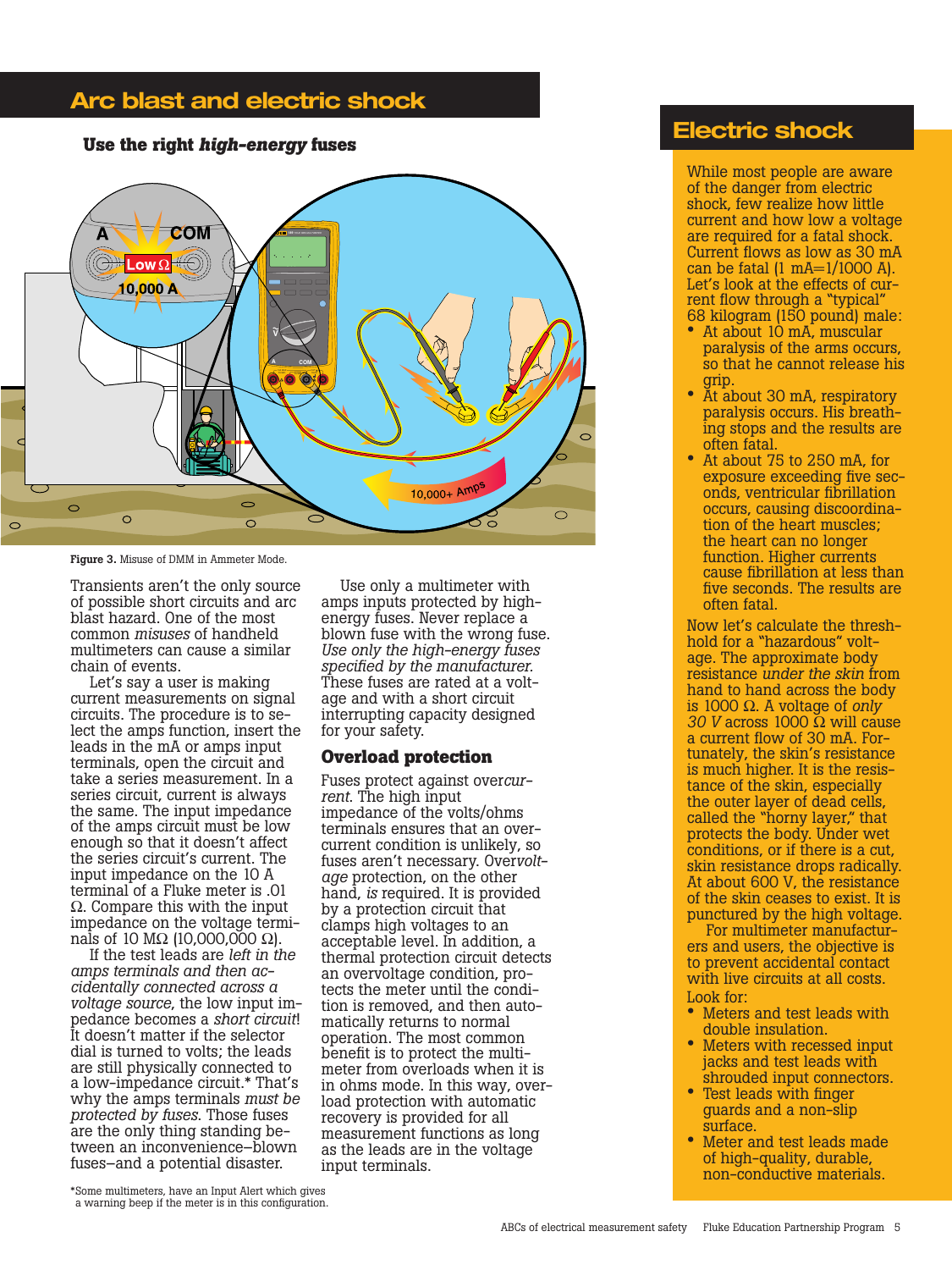# **Work safely**

*Safety is everyone's responsibility but ultimately it's in your hands.*

No tool by itself can guarantee your safety. It's the combination of the right tools and safe work practices that gives you maximum protection. Here are a few tips to help you in your work.

- Work on de-energized circuits whenever possible. Use proper lock-out/tagout procedures. If these procedures are not in place or not enforced, *assume that the circuit is live.*
- On live circuits, use protective gear: – Use insulated tools.
	- Wear safety glasses or a face shield.
	- Wear insulated gloves; remove
	- watches or other jewelry.
	- Stand on an insulated mat.
	- Wear flame resistant clothing, not ordinary work clothes.
- When making measurements on live circuits:
	- Hook on the ground clip first, then make contact with the hot lead. Remove the hot lead first, the ground lead last.
	- Hang or rest the meter if possible. Try to avoid holding it in your hands, to minimize personal exposure to the effects of transients.
	- Use the three-point test method, especially when checking to see if a circuit is dead. First, test a known *live* circuit. Second, test the target circuit. Third, test the live circuit *again*. This verifies that your meter worked properly before and after the measurement.
	- Use the old electricians' trick of keeping one hand in your pocket. This lessens the chance of a closed circuit across your chest and through your heart.



# **Applying categories to your work**

# **Shortcuts to**

**understanding categories** Here are some quick ways to apply the concept of categories to your every day work:

- The general rule-of-thumb is that the closer you are to the power source, the higher the category number, and the greater the potential danger from transients.
- It also follows that the greater<br>the *short-circuit current* available at a particular point, the higher the CAT number.
- Another way of saying the same thing is the greater the *source impedance*, the *lower* the CAT number. Source impedance is simply the total impedance, including the impedance of the wiring, between the point where you are measuring and the power source. This impedance is what dampens transients.
- Finally, if you have any expe- rience with the application of TVSS (Transient Voltage Surge Suppression) devices, you understand that a TVSS device installed at a panel must have higher energy-handling capacity than one installed right at the computer. In CAT terminology, the panelboard TVSS is a CAT III application, and the computer is a receptacleconnected load and, therefore, a CAT II installation.

As you can see, the concept of categories is not new and exotic. It is simply an extension of the same common-sense concepts that people who work with electricity professionally apply every day.

#### **Multiple categories**

There's one scenario that some- times confuses people trying to apply categories to real world applications. In a single piece of equipment, there is often more than one category. For example, in office equipment, from the 120 V/240 V side of the power supply back to the receptacle is CAT II. The electronic circuitry, on the other hand, is CAT I. In building control systems, such as lighting control panels, or industrial control equipment such as programmable controllers, it is common to find electronic circuits (CAT I) and power circuits (CAT III) existing in close proximity.

What do you do in these situations? As in all real-world situations, use common sense. In this case, that means using the meter with the higher category rating. In fact, it's not realistic to expect people to be going through the category-defining process all the time. What is realistic, and highly recommended, is to *select a multimeter rated to the highest category in which it could possibly be used*. In other words, err on the side of safety.

Use protective equipment such as safety glasses and insulated gloves.